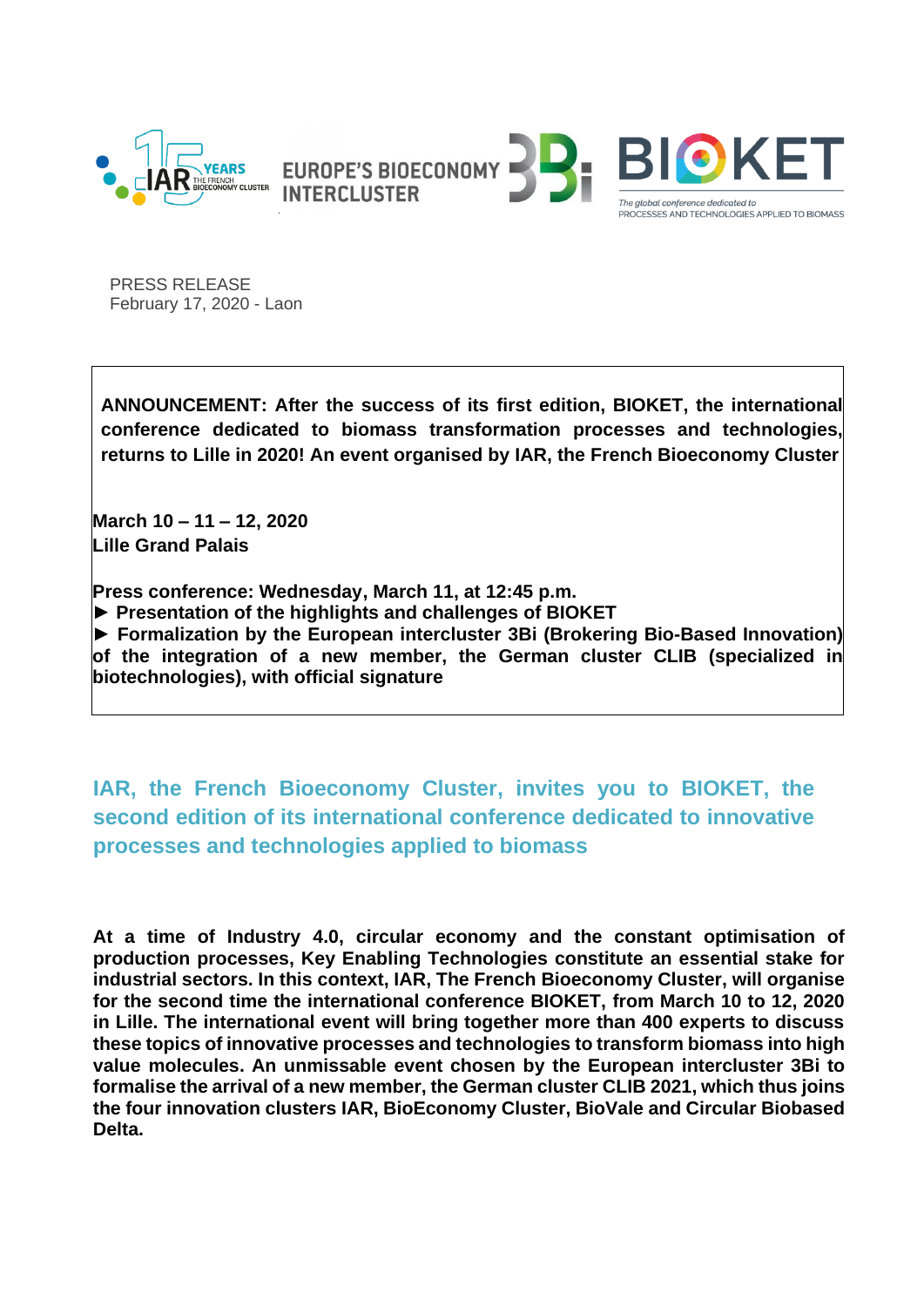## **BIOKET's objective**

Biomass is a wonderful resource that can be turned into a wide range of products: biobased chemicals and materials, food products and ingredients, energy... However, the adaptation and optimisation of technologies and transformation processes is a real challenge to fully valorise all biomass fractions. At the time of Industry 4.0, Key Enabling Technologies (KETs) underpin the shift towards a greener and more sustainable economy. They play a key role in the modernisation of the industrial base while fostering the development of entirely new industries. **BIOKET, the BIOeconomy's key Enabling Technologies conference, aims to contribute to the rise of key enabling technologies in the bioeconomy sector.**

## **BIOKET welcomes 3Bi, which will formalise the integration of the German cluster CLIB**

Due to its international scope and the themes explored related to the bioeconomy sector, BIOKET represents the ideal event for the 3Bi intercluster to formalise the integration of the German cluster CLIB. 3Bi represents a European strategic partnership which is now based on the complementary strengths of five Innovation cluters. The five clusters federate international players, bearers of innovative projects and technologies to convert bio-based resources into materials, chemicals, fuels, etc:

- **IAR** (bioeconomy) France
- **BioEconomy Cluster** (wood) Germany
- **BioVale** (bio-waste) United Kingdom
- **Circular Biobased Delta** (new biological resources for its chemical industry) the **Netherlands**
- **CLIB** (biotechnologies) Germany

# **BIOKET 2020 program:**

- A day dedicated to European projects and their funding *(March 10)*
- A two-day conference focused on biotech / physicochemical processes and their applications *(March 11 and 12)*

*→* Among the topics covered: **synthetic biology, a multi-stage rocket for the bioeconomy** *(March 11)*; Algae biorefinery; biomass pretreatment; lignin valorization; enzymatic catalysis and associated biotechnology processes; wood biorefinery…

- **A press conference** (March 11), following the plenary on synthetic biology
- About forty exhibitors will come to present their innovations, such as Genopole, ZETON, ARD, Fraunhofer IGB, Axens, SAS Pivert, Tournaire, Lanolines Stella, Vito, Syngulon, Novasep, Eurodia, CPI…
- Industrial site visits: Lanolines Stella, PIVERT and Port of Dunkirk (BioTFuel by Total & Daudruy Van Cauwenberghe & Fils) *(March 10)*
	- Pre-scheduled business meetings *→* Participate in B2B meetings to build new partnerships with key international players and industrial experts
- Networking between the participants, especially around the cocktail and dinner networking *(March 11)*

*Discover the [full program](https://bioket-2020.b2match.io/agenda) online.*